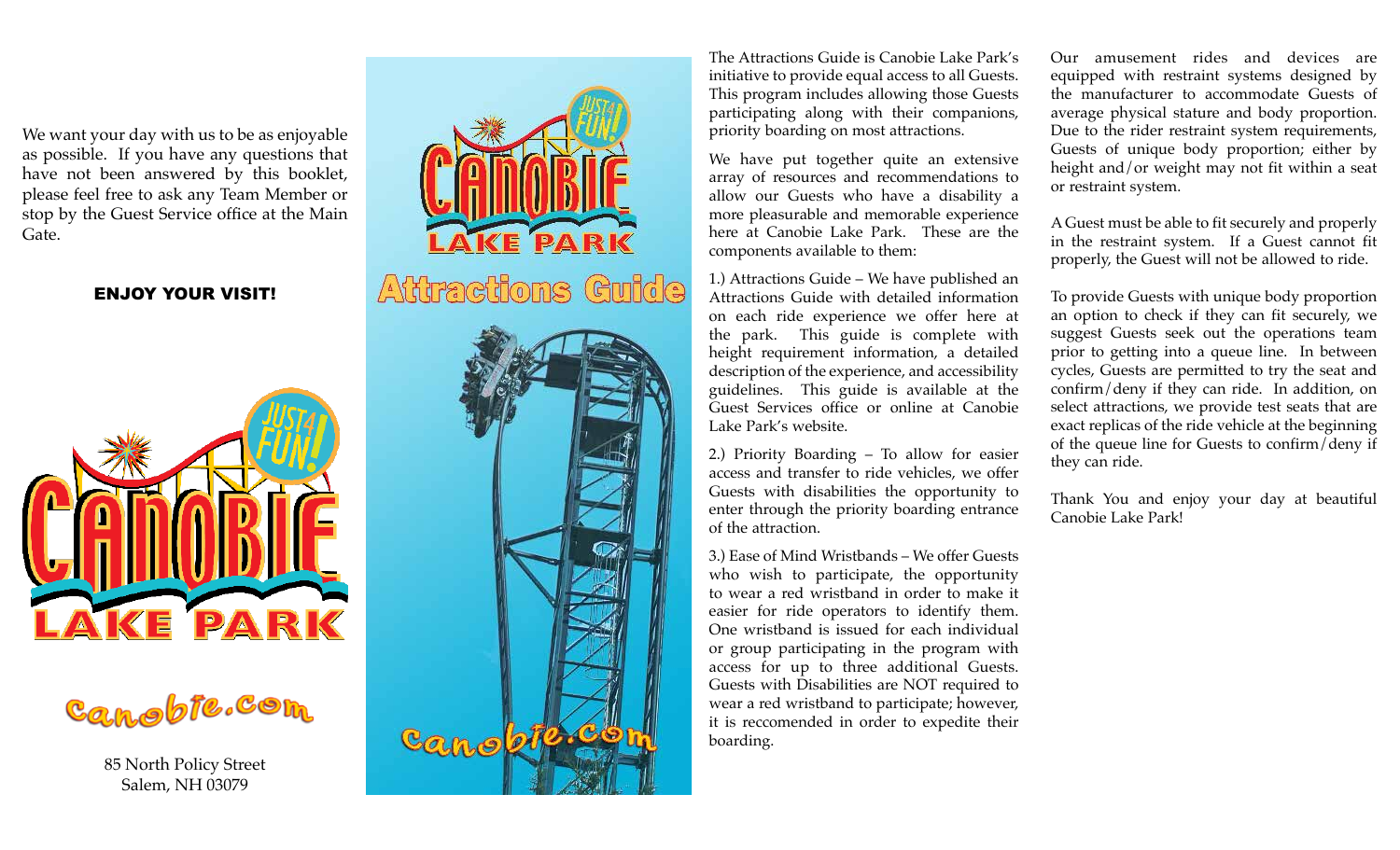#### CANOBIE LAKE PARK

Our goal is to provide all Guests with a safe and enjoyable experience every time they visit us. For Guests with disabilities, we have prepared this guidebook as a detailed overview of the Park's accessibility program. Should you have any questions or need additional assistance, please stop by the Guest Services office at our Main Gate or ask a Team Member. Throughout Canobie Lake Park, Team Members will be happy to answer any questions, or when necessary to direct you to a supervisor.

Please carefully read this guidebook, or have a Companion read it to you. It contains helpful information that will assist you in enjoying our Park and its many attractions. This guidebook provides descriptions of each attraction, including access and safety information.

We hope this guidebook is helpful to you. Please keep in mind, however, that it is only intended as a general guide. Only you know whether you are able to ride a particular attraction safely. Canobie Lake Park does not know. Therefore, in deciding which attractions to ride, you should rely solely on your own judgment and not on Canobie Lake Park or any of the statements in this general guidebook. We caution all riders to make appropriately cautious judgments when deciding which attractions to ride.

#### GUEST SERVICES

The Guest Services office located at the Main Gate provides a variety of services including: general/ticket information, guide maps and entertainment schedules, and information on services for Guests with disabilities.

### VISIT WITH A COMPANION

Guests with mobility or vision impairment may require the assistance of a Companion to approach the loading area, to load and unload an amusement ride vehicle, or to provide assistance in the event of an emergency evacuation. Guests with service animals may require the assistance of a Companion to remain with the animal while you ride the attraction. We recommend that you plan your visit with someone who is aware of your needs and can physically assist you when necessary. Team Members **do not** have the special training to physically assist Guests on or off ride vehicles. When necessary, a supervisor from the rides department may be called to the ride to describe loading and unloading procedures for Guests and to oversee the process.

# PARKING FOR GUESTS WITH DISABILITIES

Parking for non-ambulatory Guests is located near the Main Gate area and is clearly marked. Please ensure that your vehicle has a "Disabled" state license plate or a permit that allows you to park in this area.

#### WRISTBANDS

A wristband may be obtained at Guest Services prior to boarding any attraction through the accessibility entrance. This wristband worn by the Guest with disability allows up to three additional companions to join. The Guest with a disability must ride in order to utilize the accessibility entrance as a point of entry. The wristband allows for one ride cycle.

#### SERVICE ANIMALS

Guests with disabilities and their service animals are permitted throughout the Park and in theaters, gift shops and restaurant facilities. Service animals shall remain under the handler's control and on a leash at all times. Guests with service animals should follow the same attraction entry procedures as those recommended to Guests utilizing wheelchairs. Due to the nature of some attractions, service animals may not be permitted to ride. In those instances, the Guest's companion must remain with the animal.

Due to the nature of the experience, Guests with service animals should check with a Team Member for attraction and boarding information at the following attractions:

Antique Cars, Blue Heron, Boston Harbor Patrol, Canobie 500, Canobie Express, Carousel, Giant Sky Wheel, and Mine of Lost Souls. The animal must remain under the Guest's control and be placed in the ride vehicle's foot-well at all times.

Please contact a Team Member for assistance and directions to service animal "break areas." They are located next to the Tall Timber Splash, First Aid and the Boathouse Casino.

#### WHEELCHAIR RENTAL

Wheelchairs may be rented from Guest Services just inside the Main Gate or the Locker Pad for a daily fee. Wheelchairs are available on a first come, first serve basis and quantities are limited. There are a few Electric Service Vehicles (ESV) available for Guests to rent. Guests with a wheelchair or seated scooter of their own that they wish to bring in, are welcome to do so.

#### RESTROOMS

All of Canobie Lake Park's restrooms are accessible to Guests with disabilities. They are located at the Main Gate, behind Kiddieland, in the Bear Lodge, on the lakefront near the Boathouse Casino, Castaway Island and by the Pirate Ship ride. A Family/Companion restroom is located at the Main Gate, to the right of the bathroom entrances.  $h$ 

#### FIRST AID

The Park's primary First Aid station is located behind the Carousel and adjacent to the Main Gate. It is staffed with qualified medical personnel at all times. If you require medical attention and cannot get to the First Aid station, simply contact any Canobie Lake Park Team Member. They will be able to contact the proper personnel via radios and telephones that are networked throughout the Park. If you have any questions regarding specific First Aid services, please ask the personnel at First Aid directly. Additionally, there is a First Aid station located inside Castaway Island. This location is open the same operating hours as Castaway Island (weather and temperature permiting).

# SHOWS AND ENTERTAINMENT

All theater show seating is first come, first serve. However, there is always plenty of room for Guests utilizing wheelchairs and their companions. We recommend you come early and ask a Team Member for seating assistance. In all theater shows, wheelchair access is through the main entrance.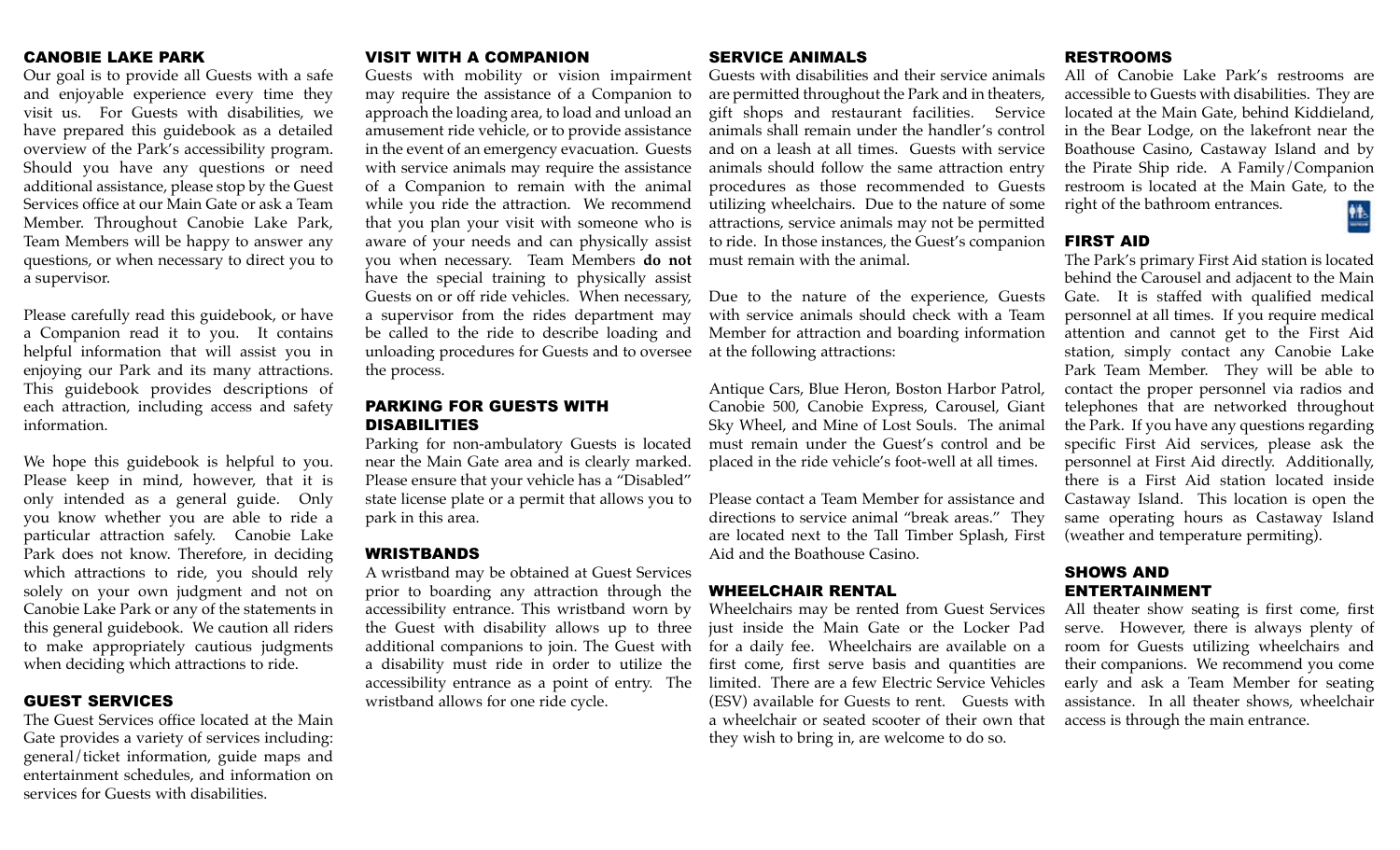# GIFT SHOPS AND RESTAURANTS

All Gift Shops and restaurants in Canobie Lake Park are accessible to Guests with disabilities. In all gift shops and restaurants, wheelchair access is through the main entrance. Should you need assistance in retrieving merchandise or in restaurant seating, please ask. Our Team Members will be happy to assist you.

If you have difficulty reaching or transporting food trays, we suggest that a companion order and transport the food, or contact a Team Member for assistance.

# RIDE SIGNAGE

Each ride at Canobie Lake Park is equipped with an informational sign detailing that particular attraction's features, rules, requirements, and recommendations. Additionally, each ride sign is equipped with an intensity rating of green circle, blue square, or **black diamond**.



Attractions that are moderate thrill rides identified by moderate speeds with unexpected movements and unusual and stressful physical forces. These rides may contain unanticipated thrills.

Attractions that are high thrill rides identified by high speeds with extremely unusual and stressful physical forces. These rides contain startling and unexpected thrills appropriate for only the most healthy and physically able riders.

The intensity ratings are based upon a series of objective and some subjective criteria and are offered as general recommendations to all of our Guests when deciding whether to ride a particular attraction. Even green circle and blue square rides may pose safety risks for certain riders with disabilities. **Only you** know whether they may pose a safety risk for you. We caution all riders to make appropriately cautious judgments when deciding which attractions to ride.

# **SYMBOLS**

At Canobie Lake Park we use symbols to help our Guests identify services that we offer. These symbols are defined below and are used throughout this guide.

Guest may remain in wheelchair to experience attraction.

**Guest must transfer into the ride vehicle if** they want to experience attraction.

Guest must walk or stand in this attraction.

Do not ride attraction if you have back Do not trouble.

Do not ride attraction if you have heart conditions or high-blood pressure.

Do not ride attraction if you have neck trouble.

Do not ride attraction if you are pregnant.

Do not ride attraction if you have had recent surgery.

Do not ride attraction if you have epilepsy.

You must be at least this height to ride.

You cannot be any taller than this height **t**<sup>148</sup> to ride.

You must be accompanied by a supervising companion of proper height to ride.

# GENERAL SAFETY AND OTHER RULES

Each attraction at Canobie Lake Park has safety rules that apply for that particular attraction. However, there are several rules that apply to all the Park's attractions. These rules are as follows:

- Remain in riding position until the ride comes to a complete stop.
- Secure loose items (cell phones, glasses, cameras, wallets, hats, keys, etc.) or leave them with a non-riding Guest.
- Fasten your restraint and keep fastened at all times.
- No video recording or picture taking while riding.
- Keep your arms and legs inside the vehicle at all times.
- Seat children in the center of the ride seat.
- Mobility devices, such as canes, crutches or walkers, are not permitted on certain rides. Please ask a Team Member for assistance.
- Please inform our Team Members if you have a prosthesis before riding attractions where your legs and feet may hang.
- Shirts and Shoes are required on all attractions except the Tall Timber Splash and Castaway Island. Shirts may be removed to ride the Boston Tea Party® and the Policy Pond Log Flume Ride.
- You are responsible for your personal property.
- Finish food and drink before boarding.
- Smoking is permitted only in designated areas.
- No line jumping.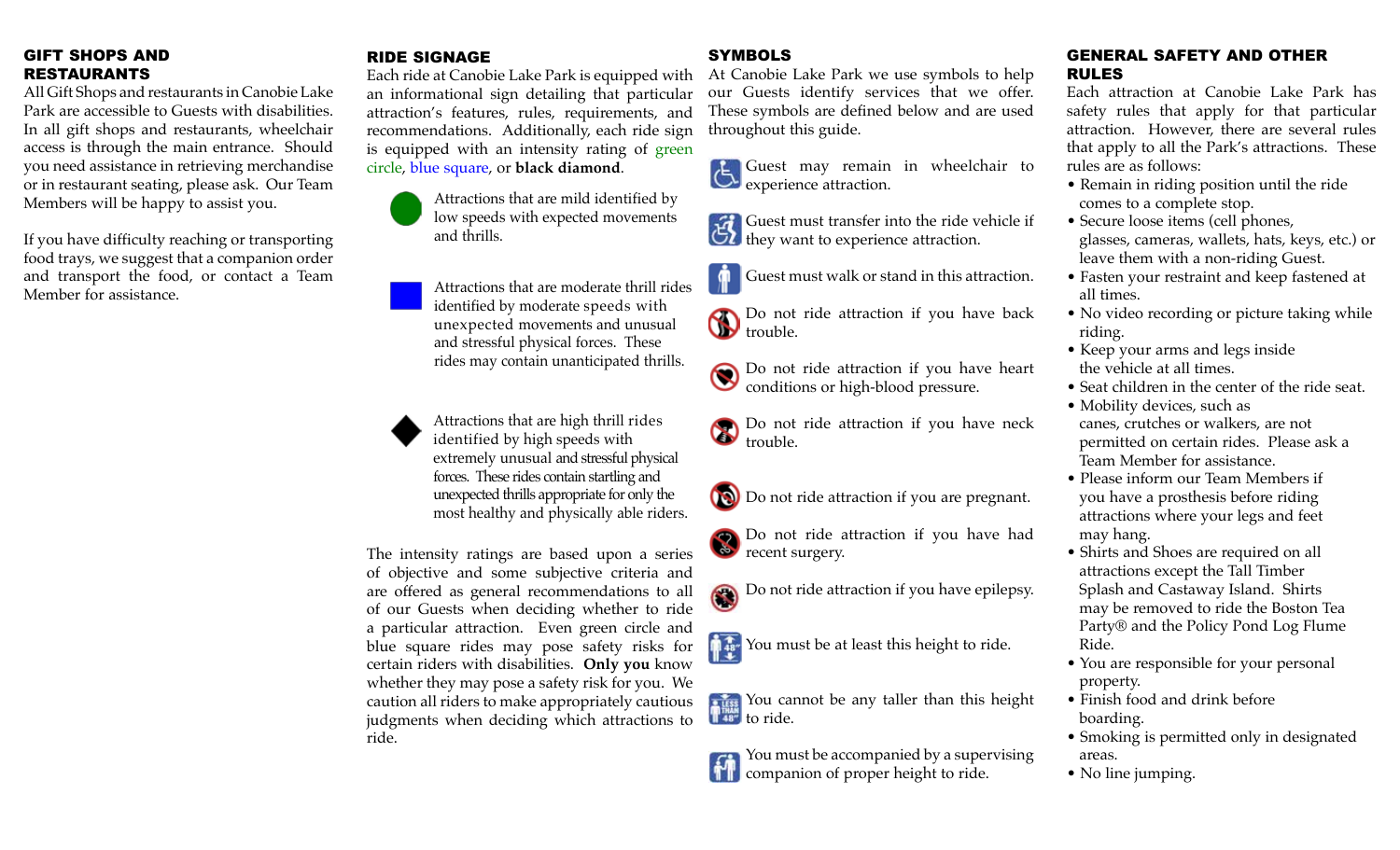### RIDES AND ATTRACTIONS

The following is a list of the Park's rides and attractions. Some general information is provided that may help you in making decisions about which rides you wish to experience. Some attractions have alternate entrances for Guests with disabilities. These are provided to offer Guests utilizing wheelchairs or with service animals a more convenient access to the attraction.

The following ride and attraction descriptions provide additional access and safety information to assist you.

Alternate wheelchair entrance is identified with a wheelchair symbol sign. On some attractions, Guests utilizing wheelchairs must be able to transfer themselves from their wheelchair into and out of the ride vehicle or with the assistance of their companion. Team Members are not trained to physically assist you in transfer. The following amusement ride descriptions note unique conditions where a wheelchair cannot be positioned adjacent to a ride vehicle.

At the Blue Square and **Black Diamond** thrill rides that you conclude you can safely enjoy, we recommend that you have one or two companions ride with you (this may not be possible on all attractions) and provide seating postural support, in addition to assisting you to transfer into and off the ride.

The children or kiddie rides you conclude your child can safely enjoy, we recommend that a parent or adult assist the child with transferring into and out of the ride vehicle. Children's rides will be stopped for children who are crying or appear to be frightened.

Due to the directions of ride forces placed on each rider for all attractions, Guests must be able to sit in an upright seated posture and by holding onto grab bars and be in control of their upper body. If you are not able to perform this on your own, we recommend that you have one or more companion(s) ride with you (this may not be possible on all attractions) to provide this support. If you do not have such support from one or more companions, or if even with their assistance you cannot safely enjoy the ride, you should avoid the attraction.

Evacuations may be required due to such circumstances as a power failure, weather conditions, or a mechanical problem. If an evacuation is required, Guests may need to maneuver across catwalks from the highest point of a ride, and down steeply inclined stairs or steps. Ride carriers may also stop at the top of lifts or on the ride course for mechanical reasons. You should bear these potential occurrences in mind when deciding whether to ride a particular attraction.



The Alpine Swing is a scaled down version of the DaVinci's Dream, specifically designed for children who are unable to ride the adult version. Children sit in swings that are raised and spun in a circle.

#### **About this attraction:**

- Wheelchair entrance is through the exit gate.
- The ride seat is a swinging seat and you must ride by yourself.
- Guests must be able to sit in an upright-seated posture and be restrained by a lap bar.
- Companion assistance may be required to access the load area and board the ride vehicle.
- Do not ride this attraction if you are prone to motion sickness or have a fear of heights.
- This ride will be stopped for children who are crying or appear to be frightened.

# **ANTIQUE CARS**

These go-carts are styled after the famous Model-A cars of the early 1900's. They travel at a top speed of 3 mph, with a maximum capacity of four adults per car.

#### **About this attraction:**

- Wheelchair entrance is through the exit gate.
- The ride seat is a bench seat.

• Guests must be able to sit in an upright position and control seated posture.

• Guests must be able to operate hand and foot controls to drive.

• Companion assistance may be required to access the load area and board the ride vehicle.

• Do not ride this ride if you are sensitive to sudden jolts.



The Autobahn is one of the oldest and most popular kiddie rides the Park has to offer. With its various ride vehicles, children can choose from a fire truck to a motorcycle to a spaceship.

#### **About this attraction:**

- Wheelchair access to a ride vehicle is not provided because of closeness of other vehicles.
- The ride seats are a variety of bench seats and single seats.
- Guests must be able to sit in an upright position and control seated posture.
- Children should be assisted on and off the ride by a parent or adult.

• This ride will be stopped for children who are crying or appear to be frightened.



The Blue Heron Lake Cruise is a forty-foot pontoon boat that takes you on a 20 minute scenic cruise of Canobie Lake. During your cruise, you will pass along the shore of Canobie Lake and see the park from a unique perspective as well as the intriguing real estate, architecture and horizons of the towns of Salem and Windham, New Hampshire.

#### **About this attraction:**

 $\vec{e}$ 

• Wheelchair entrance is through the entrance gate.

• The ride seat is a bench seat or a wheelchair tie-down.

• Guests must be able to sit in an upright seated posture or attach their wheelchair to the wheelchair tie down.

- Companion assistance may be required to assist in the loading and unloading process.
- Do not ride this attraction if you are prone to motion sickness.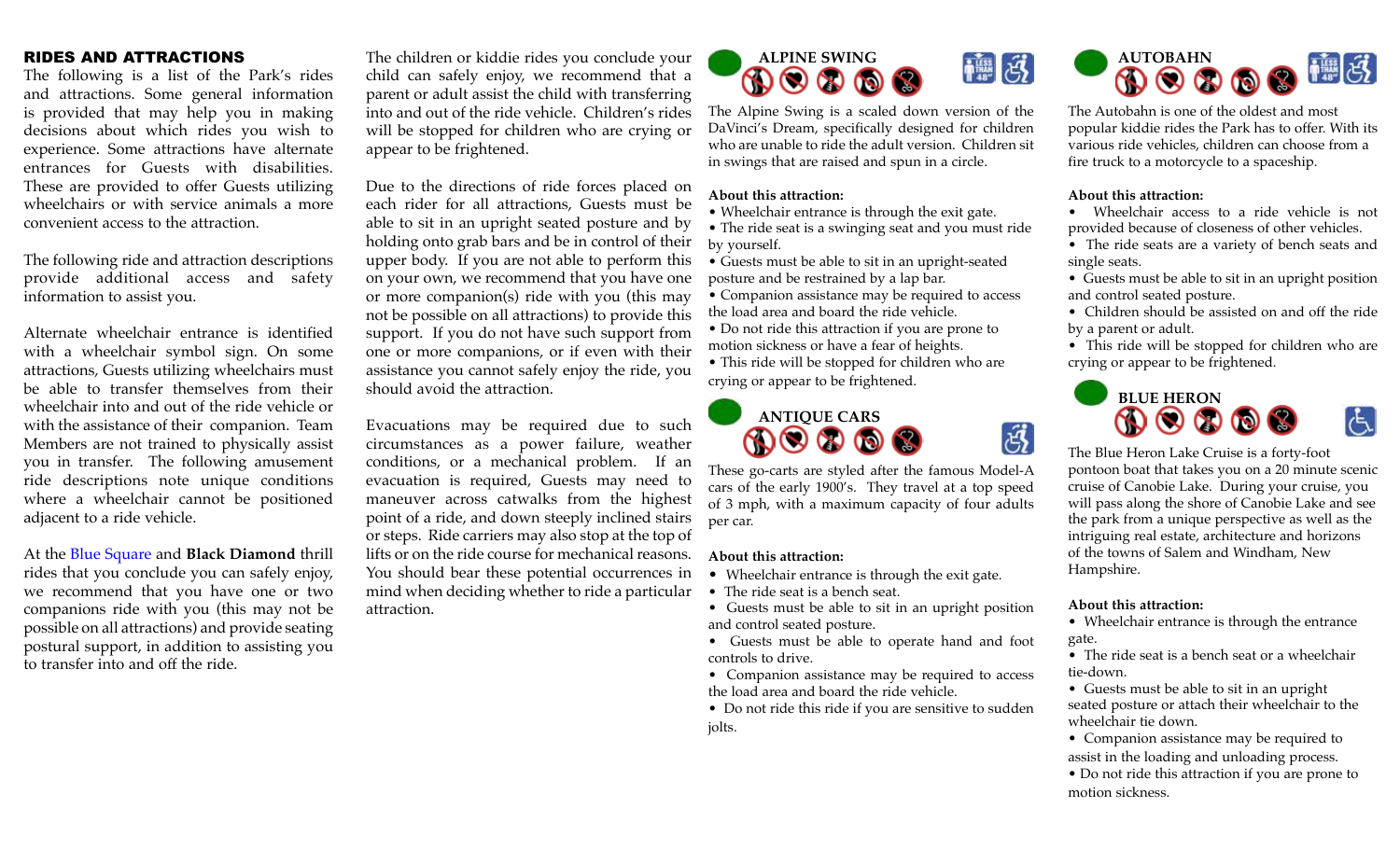

The Boats are located inside Kiddieland and provide young children the opportunity to set sail and captain their very own vessel.

#### **About this attraction:**

• Wheelchair entrance is through the attraction's main entrance.

- The ride seats are bench seats.
- Guests must be able to sit in an upright position and control seated posture.

• Children should be assisted on and off the ride by a parent or adult.

• This ride will be stopped for children who are crying or appear to be frightened.

# **BOSTON HARBOR PATROL**

Boston Harbor Patrol is a ride for children and adults simulating a voyage on the high seas. The jostling of the carrier replicates the motion of the ocean and provides the entire family with a pleasant ship going experience.

#### **About this attraction:**

- Wheelchair entrance is through the exit ramp.
- The ride seat is a bench seat.
- Guests must be able to sit in an upright position and control seated posture.

• Companion assistance may be required to access the load area and board the ride vehicle.

• Do not ride this attraction if you are prone to motion sickness or have a fear of heights.



The Shoot the Chute water ride promises to make a huge splash. With a near fifty-foot drop and nearly 250,000 gallons of water, Guests will experience what it was like to be a box of tea during the Boston Tea Party.

# **About this attraction:**

- Wheelchair entrance is through the Team Member entrance path next to the Dancehall Theater.
- The ride seat is a floating toboggan seat.
- Guests must be able to sit in an upright-seated posture and be restrained by a lap bar.

• Companion assistance may be required to access the load area and board the ride vehicle.

• For emergency exiting, companion assistance may be required to exit the ride vehicle and navigate stairs to the unload platform or exit area.

• Do not ride this attraction if you do not want to get wet.

• Do not ride this attraction if you have a fear of heights.



These go-carts have bodies that are modeled after new and old style sports cars. They travel at a top speed of 5 mph, with two people per car.

# **About this attraction:**

- Wheelchair entrance is through the exit gate.
- The ride seat is a car seat.
- Guests must be able to sit in an upright position and control seated posture.
- Guests must be able to control hand and foot controls to drive.
- Companion assistance may be required to access the load area and board the ride vehicle.
- Do not ride this attraction if you are sensitive to sudden jolts.
- Guests must be able to be restrained by a seatbelt.



Our authentic steam train provides a relaxing escape from a busy day at the Park. The scenic journey takes you along the lakeside, behind two historic buildings, the Dancehall Theater and the Skating Rink.

# **About this attraction:**

- Wheelchair entrance is through the exit gate.
- Wheelchair lift is available at the station.
- The ride seat is a bench seat.
- Guests must be able to sit in an upright seated position and control seated posture.
- Companion assistance may be required to assist in the loading and unloading process.

Folded wheelchairs and strollers are permitted on this ride.



Our genuine Antique Carousel dates back to 1903. An authentic 1922 Wurlitzer Duplex Orchestral Organ provides the music. The Carousel has both standers (animals that are stationary) and jumpers (animals that gently rise and fall) as well as benches, so there is seating for everyone.

# **About this attraction:**

 $|G|$ 

- Wheelchair entrance is through one of the two exit gates and up steps.
- The ride seat is a carousel animal or bench.

• Guests must be able to sit balanced on carousel animals or sit on a bench in an upright-seated posture.

- Companion assistance may be required to access the load area and board the ride vehicle.
- Do not ride this ride if you have balance problems or are prone to motion sickness.
- Wheelchair access to bench seat is not provided because of closeness of carousel animals.



The Lil' Squirts Lagoon is a small activity pool designed primarily for children. However, parents and guardians accompanying their children are welcome to experience the fun as well.

# **About this attraction:**

- Wheelchair entrance for the Tots' Aquaplay is through the zero depth entry.
- Companion assistance may be required to access specific features.
- Use caution, as the Tots' Aquaplay will be wet and slippery in places.
- Swim diapers are required for diaper aged children in the attraction.
- Do not enter this attraction if you do not want to get wet.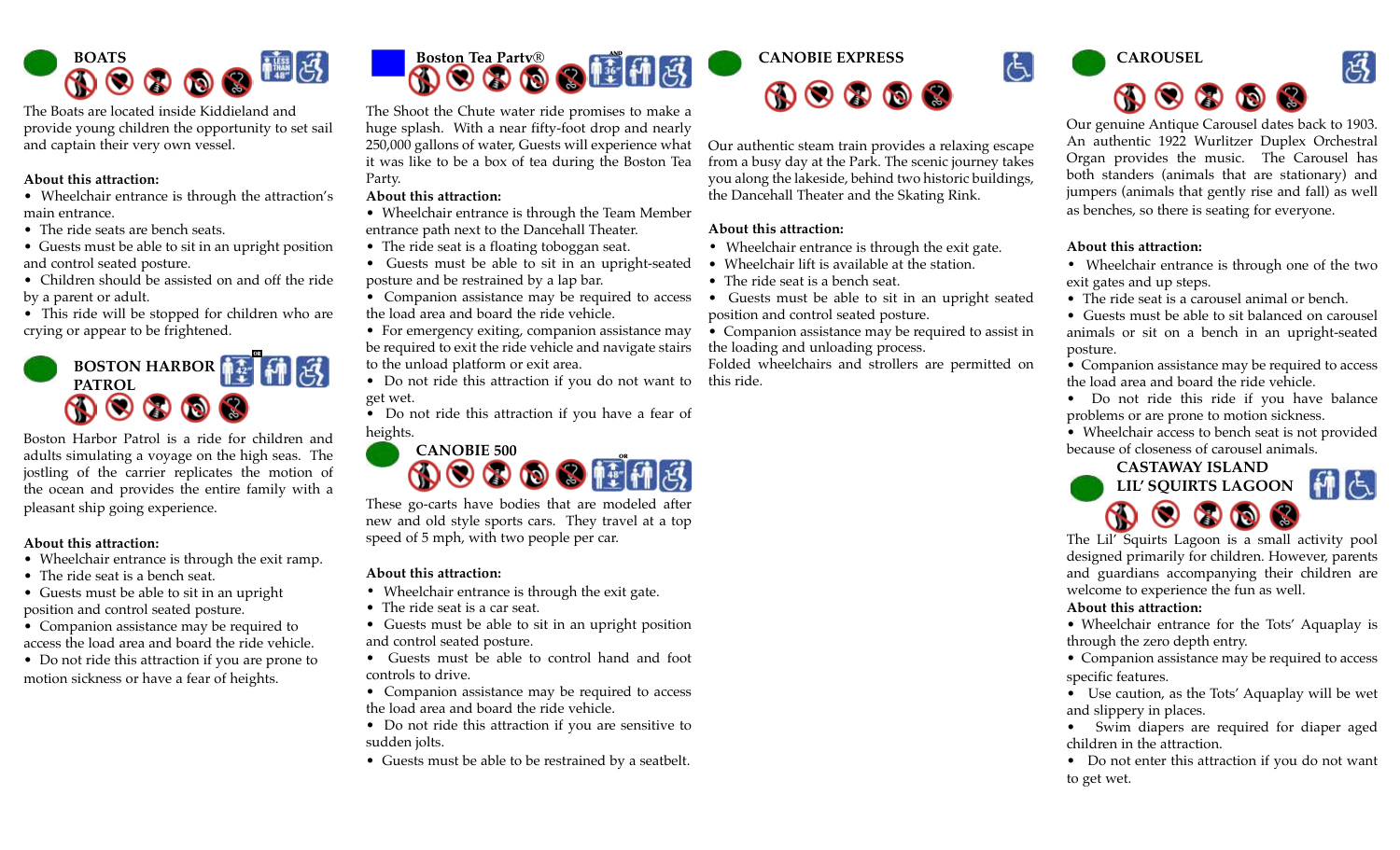# **CASTAWAY ISLAND RAIN FORTRESS**

The Rain Fortress is an interactive water activity center for Guests of all ages. Guests experiencing this attraction will never run out of options but will most certainly get wet.

#### **About this attraction:**

- Wheelchair entrance for the Rain Fortress is through the Tidal River pathway.
- Contact a Team Member for access to the individual slides.
- The ride seat is a water slide.
- Guest must be able to sit in an upright position and control posture.
- No headfirst sliding riders must be lying on back or sitting faced forward.
- Companion assistance may be required to access the individual slide load area(s).
- Tandem or group riding is not permitted.
- Use caution, as the Rain Fortress will be wet and slippery in places.
- Proper swimwear is required on the slides.
- Do not enter this attraction if you do not want to get wet.



The River Slides are three 60' waterslides where Guests can choose to ride solo or in pairs.

#### **About this attraction:**

• Guests must navigate 4 flights of stairs using the entrance that is through the attraction's main queue.

- The ride seat is a floating tube.
- Guests must be able to sit in an upright position and control seated posture.
- Companion assistance may be required to access the load area and board the ride vehicle.
- Guests must be able to safely exit the tube through the splash pool.
- Do not ride this attraction if you do not want to get wet.
- Do not ride this attraction if you have a fear of heights.



The Tidal River is just like a lazy river – but, not at all! It follows a similar flowing pattern to that of a lazy river: however, waves are added into the mix every 12 seconds. Guests enter through the zero depth entry and must be at least 42 inches tall if opting not to wear a free lifejacket. It is also recommended that all weak or non-swimmers wear a free lifejacket.

# **About this attraction:**

- Wheelchair entrance for the Tidal River is through the zero depth entry.
- Transfer is required to ride the river.
- Companion assistance may be required to access the river.
- Use caution, as the Tidal River will be wet and slippery in places.
- Proper swimwear is required on the attraction.
- Do not enter this attraction if you do not want to get wet.



The Caterpillar is a continuous, circular train of cars that travels over a soft undulating track. It has a heavy cloth cover that when closed, puts the riders in almost total darkness.

# **About this attraction:**

- Wheelchair entrance is through a steep, narrow exit ramp.
- The ride seat is a bench seat.
- Guests must be able to sit in an upright position, control seated posture and be restrained by a seatbelt.
- Companion assistance may be required to access the load area and board the ride vehicle.
- Do not ride this attraction if you are prone to motion sickness or have a fear of enclosed spaces.
- We recommend that larger Guests sit towards the outside of the vehicle.



Spinning is the sensation most people associate with the Crazy Cups. That is exactly what you will get on this attraction modeled after a traditional tea cup ride. Six cups travel in a large figure eight pattern while spinning around on their own axis.

# **About this attraction:**

- Wheelchair entrance is through a narrow exit ramp.
- The ride seat is a bench seat.
- Guests must be able to sit in an upright position and control seated posture.
- Companion assistance may be required to access the load area and board the ride vehicle.
- Do not ride this attraction if you are prone to motion sickness.
- Wheelchair access to a ride vehicle is not provided because of closeness of other vehicles.



DaVinci's Dream allows the Guest to simulate a floating sensation in a swing-style seat all the while getting a scenic view of beautiful Canobie Lake.

# **About this attraction:**

- Wheelchair entrance is through the exit gate.
- The ride seat is a swinging single seat and you must ride by yourself.
- Guests must be able to sit in an upright-
- seated posture and be restrained by a lap bar.
- Companion assistance may be required to access the load area and board the ride vehicle.
- Do not ride this attraction if you are prone to motion sickness, or have a fear of heights.



The Dodgem, or bumper cars, is one of the few amusement rides from the turn of the century that is still very popular today. It combines the skill of driving with the stress-relieving ability of bumping into someone.

# **About this attraction:**

હ્યું

幢岛

- Wheelchair entrance is through the exit ramp and gate.
- The ride seat is a car seat.
- Guests must be able to sit in an upright position and control seated posture.
- Guests must be able to operate hand and foot controls to drive.
- Guests must be able to be restrained by a lap bar.
- Companion assistance may be required to access the load area and board the ride vehicle.
- Do not ride this attraction if you are sensitive to sudden jolts or bumps.
- Be careful, the floor surface can be slippery.



The Dragon Coaster is designed especially for children, however adults may also ride. The ride includes moderate up and down action along with swift turns.

# **About this attraction:**

• Wheelchair entrance is through a steep and narrow exit ramp.

• The ride seat is a bench seat.

• Guests must be able to sit in an upright seated position, control seated posture and be restrained by a lap bar.

- Companion assistance may be required to enter and exit the ride vehicle and walk to the exit area.
- For emergency exiting, Companion assistance may be required to exit the ride vehicle and navigate a ladder to walk to the exit area.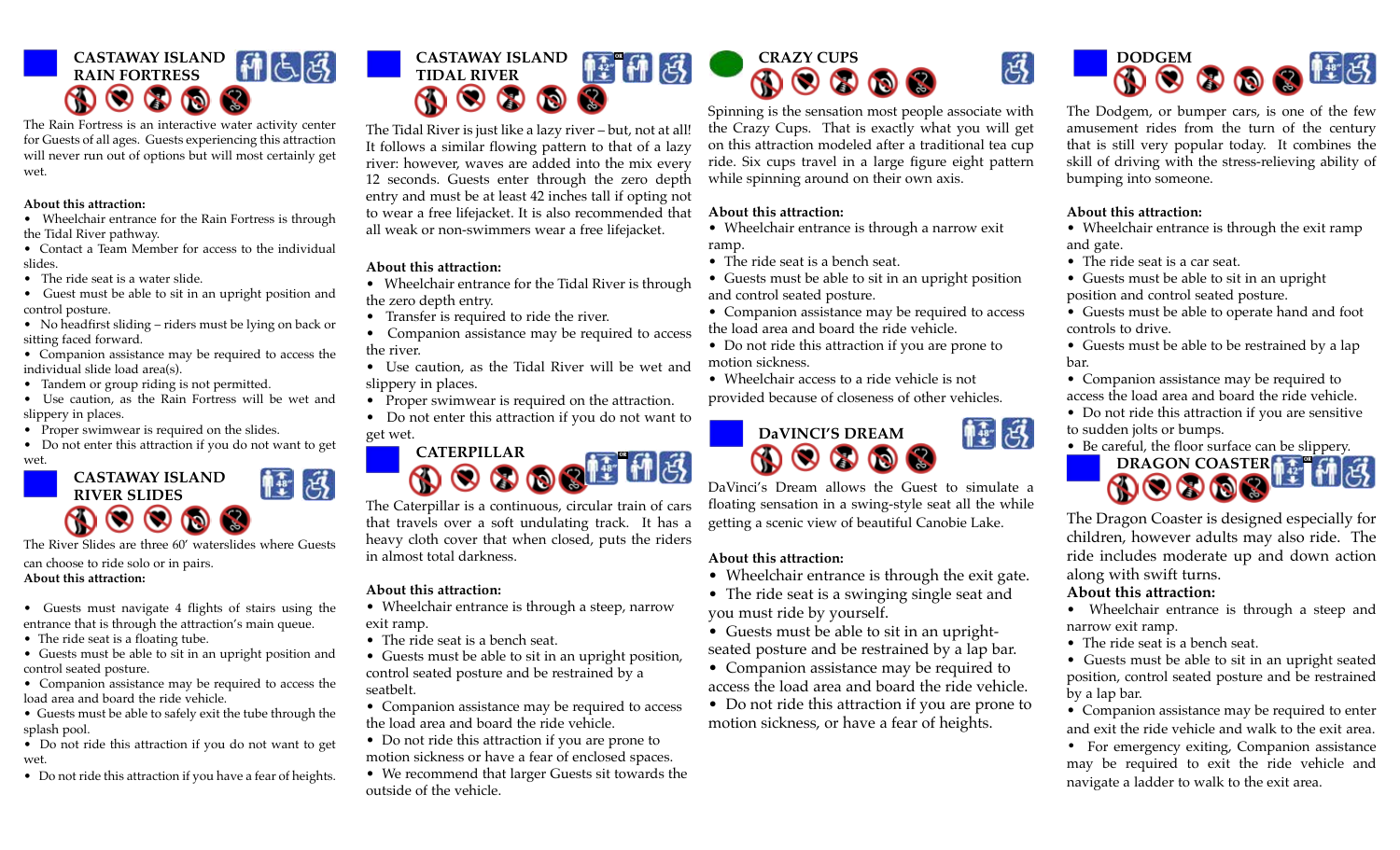

Every kid wants to be a real-life firefighter and on the Fire Engines - kids get the chance. Kids get to opportunity to ride "Engine #1" with working bells to signify their upcoming arrival.

#### **About this attraction:**

- Wheelchair entrance is through the attraction's exit gate.
- The ride seats for the Fire Engines are single seats that you must ride by yourself.
- Guests must be able to sit in an upright position and control seated posture.
- Children should be assisted on and off the ride by a parent or adult.
- This ride will be stopped for children who are crying or appear to be frightened.



Riders sit in two-seater cars. As the cars go around the corners, they get turned around to the next straight away.

#### **About this attraction:**

- Wheelchair entrance is through the attraction's main entrance.
- The ride seats are bench seats.
- Guests must be able to sit in an upright

position, control seated posture and be restrained by a seat belt.

- Children should be assisted on and off the ride by a parent or adult.
- This ride will be stopped for children who are crying or appear to be frightened.



The highest point in the Park is at the top of our 80 foot tall Giant Sky Wheel. From here you can catch a bird's eye view of most of the surrounding area. The Wheel features 20 gondolas, each with a maximum capacity of four adults. Because the Giant Sky Wheel loads and unloads one colored section at a time, there will be a time when each section is stopped at the top during every cycle.

#### **About this attraction:**

- Wheelchair entrance is through the exit ramp.
- The ride seat is a bench seat.
- Guests must be able to sit in an upright seated position and control seated posture.
- Companion assistance may be required to exit the ride vehicle and walk to the exit area.
- This ride is not recommended for Guests with a fear of heights and will stop at the top.
- Operator can move the Wheel to require only one step up if needed.



The Helicopters are located inside Kiddieland and provide young children the opportunity to fly their very own helicopters. Kids are able to fly their individual cars by pulling on the lift bar.

#### **About this attraction:**

- Wheelchair entrance is through the attraction's main entrance.
- The ride seats are bench seats.
- Guests must be able to sit in an upright position and control seated posture.
- Children should be assisted on and off the ride by a parent or adult.
- This ride will be stopped for children who are crying or appear to be frightened.



This attraction brings back the nostalgic feeling of our classic Matterhorn with flashing lights. Riders spin and swing both forwards and backwards duting this high speed adventure.

# **About this attraction:**

- Wheelchair entrance is through the exit gate.
- The ride seat is a bench seat.
- Guests must be able to sit in an upright seated position, control seated posture and be restrained by a lap bar and seat belt.

• Companion assistance may be required to approach the ride vehicle, enter and exit the vehicle and exit the ride area.

• After all Guests exit, carriers may be jogged so that the Guest with a disability may exit nearest the exit gate.

• Do not ride this attraction if you are prone to motion sickness.



The Jeeps are located inside Kiddieland and provide young children the opportunity to race across the desert terrain off road style.

#### **About this attraction:**

- Wheelchair entrance is through the attraction's main entrance.
- The ride seats are bench seats.
- Guests must be able to sit in an upright position and control seated posture.
- Children should be assisted on and off the ride by a parent or adult.
- This ride will be stopped for children who are crying or appear to be frightened.



The Jump Around is a fully interactive family ride that is sure to be popular amongst kids of all ages. The Jump Around combines beautifully themed ride vehicles with a unique interactive bouncing motion. Up to four children or one adult and two children can be accommodated in each vehicle.

# **About this attraction:**

- Wheelchair entrance is through the attraction's main entrance.
- The ride seats are bench seats.
- Guests must be able to sit in an upright position and control seated posture.
- Children should be assisted on and off the ride by a parent or adult.
- Do not ride this attraction if you are prone to motion sickness or have a fear of heights.
- This ride will be stopped for children who are crying or appear to be frightened.



Passengers are slowly lifted approximately sixteen feet in the air and then lowered in a hopping fashion only to repeat the exhilaration two more times.

# **About this attraction:**

- Wheelchair entrance is through the attraction's exit gate.
- The ride seat is a single seat and you must ride by yourself.
- Guests must be able to sit in an upright position and control seated posture.
- Children should be assisted on and off the ride by a parent or adult.
- Do not ride this attraction if you are prone to motion sickness or have a fear of heights.
- This ride will be stopped for children who are crying or appear to be frightened.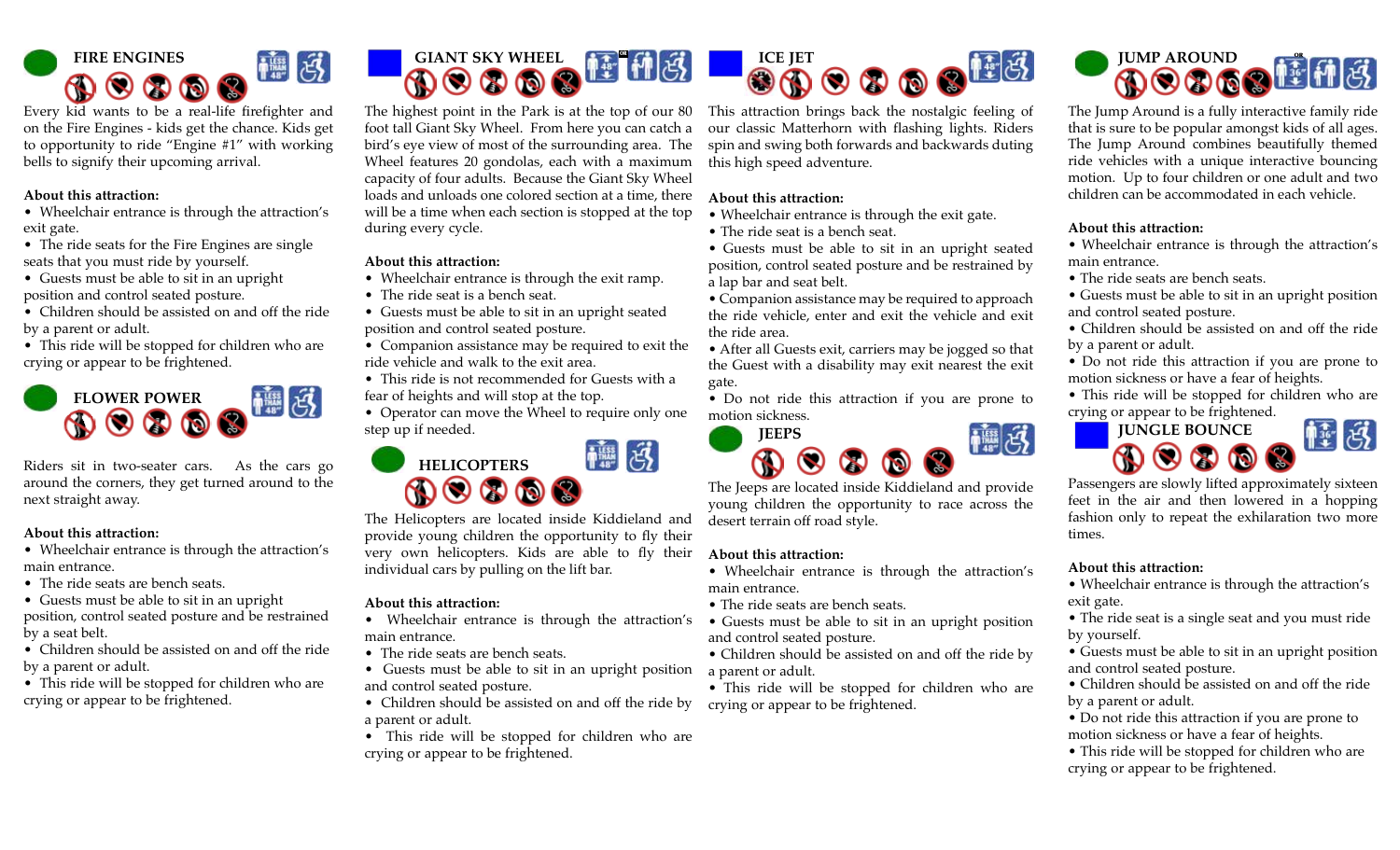

The Junior Sportscars is an electronically driven car ride designed for our younger Guests. Each car has a maximum capacity of two children.

#### **About this attraction:**

- Wheelchair entrance is through the exit gate.
- The ride seat is a car seat.
- Guests must be able to sit in an upright position and control seated posture.
- Children should be assisted on and off the ride by a parent or adult.
- This ride will be stopped for children who are crying or appear to be frightened.



This is a slow moving children's ride located next to the Log Flume. The boats travel in a shallow canal of water past Native American scenery and through a man-made tunnel.

■ 子

#### **About this Attraction:**

- Wheelchair entrance is through the exit gate.
- The ride seat is a floating toboggan seat.
- Guests must be able to sit in an upright position and control seated posture.
- Children should be assisted on and off the ride by a parent or adult.
- This ride will be stopped for children who are crying or appear to be frightened.



The Kiddie Carousel provides young children the opportunity to enjoy the merry-go-round alone. Kids can choose to ride alone or next to a friend on a bench seat.

| 感

#### **About this attraction:**

- Wheelchair entrance is through the attraction's main entrance.
- The ride seats are a carousel animal or bench.
- Guests must be able to sit balanced on carousel animals or sit on a bench in an upright-seated posture.
- Children should be assisted on and off the ride by a parent or adult.
- This ride will be stopped for children who are crying or appear to be frightened. AND



The Flume combines the thrill of a roller coaster with the relief of a water slide. The ride's climax is a 40-foot drop that plunges you into the water below. **About this Attraction:**

- Wheelchair entrance is through the exit gate.
- The ride seat is a floating toboggan.
- Guests must be able to sit in an upright position and control seated posture.
- Companion assistance may be required to assist in the loading and unloading process.
- For emergency exiting, Companion assistance may be required to exit the ride vehicle and navigate stairs to the exit area.
- Do not ride this attraction if you are prone to motion sickness or have a fear of heights.
- The Operator can stop the moving vehicle if more time is required for boarding and exiting.
- If transfer from a wheelchair, scooter or other device is required to load or a Guest will need the station stopped to board, a Supervisor will be notified to assist in the process.
- Do not ride this attraction if you do not want to get wet.



The Mine of Lost Souls tells the story of two boys from Salem, Billy and Bobby Hollander, and their adventures in the Mine. It is a slow journey on a nineteenth century mine cart converted for passenger use.

#### **About this attraction:**

• Wheelchair entrance is through the exit gate and up a step.

- The ride seat is a bench seat.
- Guests must be able to sit in an upright position and control seated posture.
- Companion assistance may be required to access the load area and board the ride vehicle.
- For emergency exiting, companion assistance may be required to exit the ride vehicle and navigate narrow pathways and a step to the unload platform.
- Do not ride this attraction if you have a fear of the dark.
- We recommend that you ride with one or two companions.

• If transfer from a wheelchair, scooter or other device is required to load, or a Guest will need extra time to load, Mine cars will be lined up to accommodate this process.



Mini Dino's is a rotating and elevating ride that allows children to experience the dinosaur age.

#### **About this attraction:**

- Wheelchair entrance is through the exit gate to the left of the Operator's area.
- The ride seats are bench seats.
- Guests must be able to sit in an upright position, control seated posture and be restrained by a seatbelt.
- Children should be assisted on and off the ride by a parent or adult.
- Do not ride this attraction if you are prone to motion sickness or have a fear of heights.
- This ride will be stopped for children who are crying or appear to be frightened.



The Mini-Skooter is a scaled-down version of the Dodgem, designed especially for children. For the little ones eager to get behind the wheel, this is a good start.

#### **About this attraction:**

 $\mathfrak{F}$ 

• Wheelchair entrance is through a narrow exit ramp.

• The ride seat is a car seat.

• Guests must be able to sit in an upright position and control seated posture.

- Guests must be able to operate hand and foot controls to drive.
- Children should be assisted on and off the ride by a parent or adult.
- Do not ride this attraction if you are prone to motion sickness.

• Do not ride this attraction if you are sensitive to sudden jolts or bumps.

• Be careful, floor surface is very slippery.



Over The Rainbow is a multi-faceted family ride that allows Guests to spin their individual carts at their own pace while the carrier system rotates and ascends 20 feet into the air.

#### **About this attraction:**

- Wheelchair entrance is through the exit gate.
- The ride seats are bench seats.
- Guests must be able to sit in an upright-seated position and be restrained by a seatbelt.
- Companion assistance may be required to access the load area and board the ride vehicle.
- Do not ride this attraction if you are prone to motion sickness or have a fear of heights.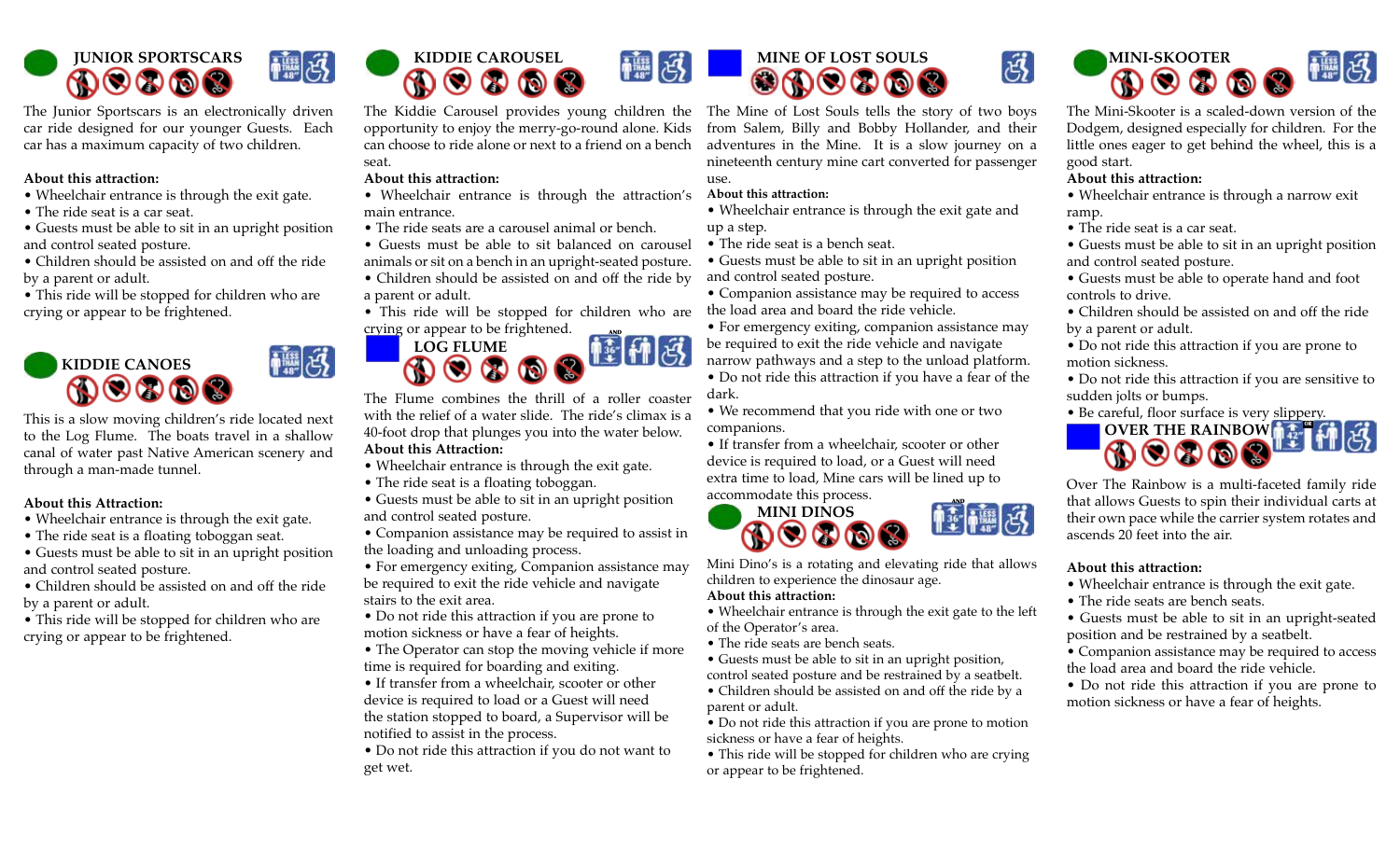

Modeled after an Old Spanish Galleon, the Pirate is one of our most popular thrill rides in the Park. Up to 45 passengers at a time get to experience the feeling of life on the high seas. .

#### **About this attraction:**

- Wheelchair entrance is through the exit ramp.
- The ride seat is a bench seat.

• Guests must be able to sit in an upright seated position, control seated posture and be restrained by a lap bar.

• Companion assistance may be required to exit the ride vehicle and walk to the exit area.

• Do not ride this attraction if you are prone to motion sickness or have a fear of heights.

• We recommend you ride with one or two companions.



On the Pony Carts, our younger guests can go back in time to experience the simple times and gallop through the country on pony drawn carriages.

#### **About this Attraction:**

- Wheelchair entrance is through the attraction's exit gate.
- The ride seats for the Pony Carts are bench seats.

• Guests must be able to sit in an upright position, control seated posture and be restrained by a seatbelt.

• Children should be assisted on and off the ride by a parent or adult.

• This ride will be stopped for children who are crying or appear to be frightened.



The Psychodrome is a Scrambler ride in an enclosed area accompanied by music and strobe lights. The ride itself is a dual action spinning ride.

# **About this attraction:**

- Wheelchair entrance is through the entrance doors via the access path.
- The ride seat is a bench seat.
- Guests must be able to sit in an upright position, control seated posture and be restrained by a seatbelt and lap bar.
- Companion assistance may be required to access the load area and board the ride vehicle.
- Do not ride this attraction if you are prone to motion sickness.

• Do not ride this attraction if you are prone to the effects of strobe lights.

• We recommend larger Guests sit towards the outside of the vehicle.  $\partial\vec{3}$ 



"Down on the Farm" is the theme of the Rowdy Roosters. Join the cows, pigs, lambs and geese for an exciting adventure as you and your rooster take flight. This ride is an updated version of the older Flying Scooters ride, which allows you to take control of your flight path using a large fin resembling the rooster's head. It is a fun and refreshing ride, very popular with all of our Guests. Each rooster has a maximum capacity of two adults.

# **About this attraction:**

- Wheelchair entrance is through the exit gate.
- The ride seat is a swinging two-seat bench.
- Guests must be able to sit in an upright position, control seated posture and be restrained by a seatbelt.

• Companion assistance may be required to access the load area and board the ride vehicle.

• Do not ride this attraction if you are prone to motion sickness.



The Sea/Land Rescue is a rotating and elevating ride which features eight World War I "Red Baron" style biplanes. Each seat is equipped with a push button that when pushed by the child, the plane "takes off." **About this attraction:**

- Wheelchair entrance is through the exit gate.
- The ride seat is a single seat and you must ride by yourself.
- Guests must be able to sit in an upright position, control seated posture and be restrained by a seatbelt.
- Guests must be able to operate hand controls to make a plane rise.
- Children should be assisted on and off the ride by a parent or adult.
- Do not ride this attraction if you have a fear of heights.
- This ride will be stopped for children who are crying or appear to be frightened.
- Guests must navigate stairs to board the carrier.



Once the competition begins, the Skater takes riders on a whirling, daring, fun filled romp through the sky, giving each and every rider the sensation of riding a skateboard through a half pipe. **About this attraction:**

- Access is through the exit gate and stairs.
- The ride seat is an individual seat.
- Guests must be able to sit in an upright position, control seated posture and be restrained by a t-bar.
- Companion assistance may be required to access the load area and board the ride vehicle.
- Do not ride this attraction if you are prone to motion sickness or have a fear of heights.



In 3...2...1...Blast Off! Up, up and away on the Sky Fighters. Kids get their first opportunity to fly to the moon aboard NASA flight CLP. But watch out, alien invaders roam the sky above - be prepared to target any unwanted space ships in your travels. Good luck young astronauts.

**About this attraction:**

• Wheelchair entrance is through the attraction's main entrance.

• The ride seats are single seats that you must ride by yourself.

• Guests must be able to sit in an upright position, control seated posture and be restrained by a seatbelt.

• Children should be assisted on and off the ride by a parent or adult.

• This ride will be stopped for children who are crying or appear to be frightened.

હ્યું



The Sky Ride imitates the action of a ski lift. Traveling slowly over the north end of the Park, riders get the opportunity to rest their feet and enjoy a relaxing escape from a busy day. **About this attraction:**

- Wheelchair entrance is through the exit gate.
- The ride seat is a swinging two seat bench.

• Guests must be able to sit in an upright seated position, control seated posture and be restrained by a lap bar.

- Companion assistance may be required to assist in the loading and unloading process.
- Do not ride this attraction if you are prone to motion sickness or have a fear of heights.
- The Operator can stop the moving ride vehicle if more time is required for boarding or exit.

• Guests utilizing the accessibility program at the Sky Ride will be loaded at the station bull wheel with the ride stopped.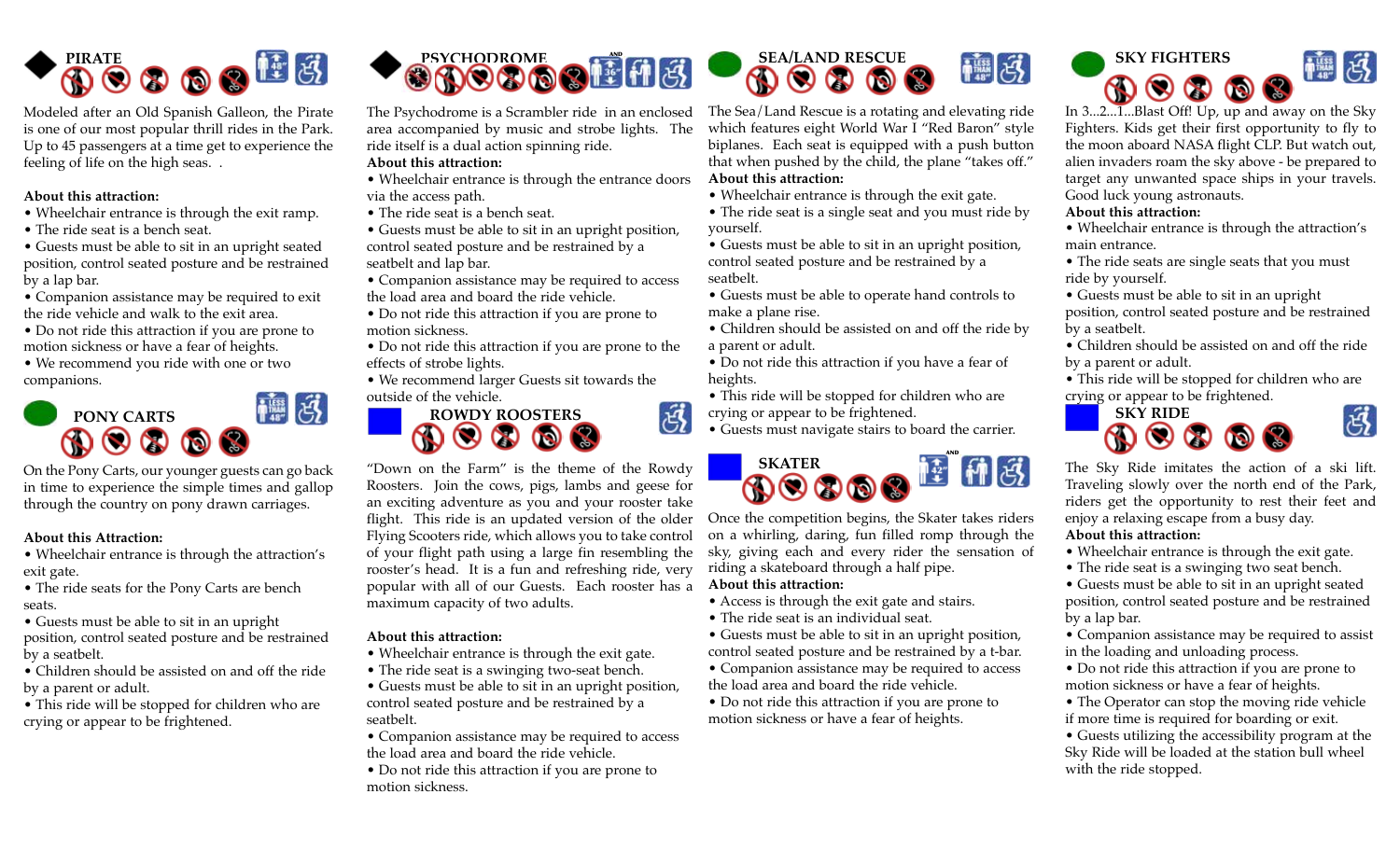

The Starblaster® ride is one of the most extreme attractions in the Park combining the anticipation of a space shuttle lift off with the thrills and excitement of a bungee jump. Riders are blasted not once, but twice up the 80-foot tower in a brief but exhilarating ride all the while experiencing forces equivalent to 3 G's.

#### **About this attraction:**

• Wheelchair entrance is through the exit gate.

• The ride seat is a single seat on a moving ride vehicle.

• Guests must be able to sit in an upright position and control seated posture.

• Companion assistance may be required to assist in the loading and unloading process.

• Do not ride this attraction if you are prone to motion sickness or have a fear of heights.

• We recommend you ride with one or two companions.



The Tanks are located inside Kiddieland and provide young children the opportunity to battle each other in the desert.

# **About this attraction:**

• Wheelchair entrance is through the attraction's main entrance.

• The ride seats are bench seats.

• Guests must be able to sit in an upright

position, control seated posture and be restrained by a seatbelt.

• Children should be assisted on and off the ride by a parent or adult.

• This ride will be stopped for children who are crying or appear to be frightened.



The Tall Timber Splash is a wet/dry water slide type ride. It contains all the excitement of a water slide, while allowing riders to remain fully clothed. Guests sit in rubber rafts that careen through straight-aways and high banking turns at swift speeds.

# **About this attraction:**

- Guests must navigate 5 flights of stairs using the entrance that is through the attraction's main queue.
- The ride seat is a floating raft.
- Guests must be able to sit in an upright position and control seated posture.
- Companion assistance may be required to access the load area and board the ride vehicle.

• Do not ride this attraction if you do not want to get wet.

• Do not ride this attraction if you have a fear of heights.



"It's just like the spin cycle of a washing machine." This is what many Guests say when they see what this ride actually does. Riders stand against the wall, and as the cylinder starts to spin and pick up speed, riders get the sensation of being stuck up against the wall. Once the ride reaches top speed, the floor drops out, leaving the riders "floating" in mid-air. At this point, the force exerted on the riders to keep them from sliding down the wall is just under 3 times that of the Earth's gravitational pull. The Turkish Twist is physically demanding on riders, and not for the faint of heart.

# **About this attraction:**

- Access is through the exit stairs and main entry. All Guests must walk into and stand during the duration of this ride.
- Do not ride this attraction if you are prone to motion sickness or have a fear of enclosed spaces.
- Do not ride this attraction if you have asthma, high blood pressure, are taking any medication or have recently eaten.



The Twist & Shout is a dual-action spinning attraction that also travels up and down throughout the ride. Dual-action simply means that Guests are riding in a car that spins in a small circle, while the car sits on a platform that spins in a larger circle.

#### **About this attraction:**

• Wheelchair entrance is through the exit gate and ramp.

- The ride seat is a bench seat.
- Guests must be able to sit in an upright position, control seated posture and be restrained by a lap bar.
- Companion assistance may be required to access the load area and board the ride vehicle.

• Do not ride this ride if you are prone to motion sickness. 恒日



Untamed features an initial climb of 72 feet straight up and a first drop that is "beyond vertical," curving in at 97 degrees. Riders will also experience a series of banked curves, loops, twists, turns and zero-gravity rolls.

#### **About this attraction:**

• Wheelchair access is through the exit gate and exit ramp.

• The ride seat is a single seat and you must sit by yourself.

• Guests must be able to sit in an upright position, control seated posture and be restrained by an over the shoulder restraint.

- Companion assistance may be required to access the load area and board the ride vehicle.
- Do not ride this attraction if you are prone to motion sickness or have a fear of heights.

• For emergency exiting, Companion assistance may be required to exit the ride vehicle and navigate stairs to the exit area.

• We recommend that you ride with one or two companions.



The Venetian Carousel is fun for both adults and children! Riders can choose from a number of animals or bench or rocking seats.

# **About this attraction:**

- Wheelchair entrance is through the exit gate.
- The ride seat is a carousel animal or bench.

• Guests must be able to sit balanced on carousel animals or sit on a bench in an upright-seated posture.

• Companion assistance may be required to access the load area and board the ride vehicle. Do not ride this ride if you have balance problems or are prone to motion sickness.



Wave Blaster is the adult version of the Jump Around. The Wave Blaster allows riders to create their own unique ride experience with varying degrees of bouncing depending on the combined weight for each row. In other words, the more weight in a row, the greater the bounce.

# **About this attraction:**

• Wheelchair entrance is through the exit gate.

• The ride seat is a single seat on a moving ride vehicle.

• Guests must be able to sit in an upright position and control seated posture.

• Companion assistance may be required to access the load area and board the ride vehicle.

• Do not ride this attraction if you are prone to motion sickness or have a fear of heights.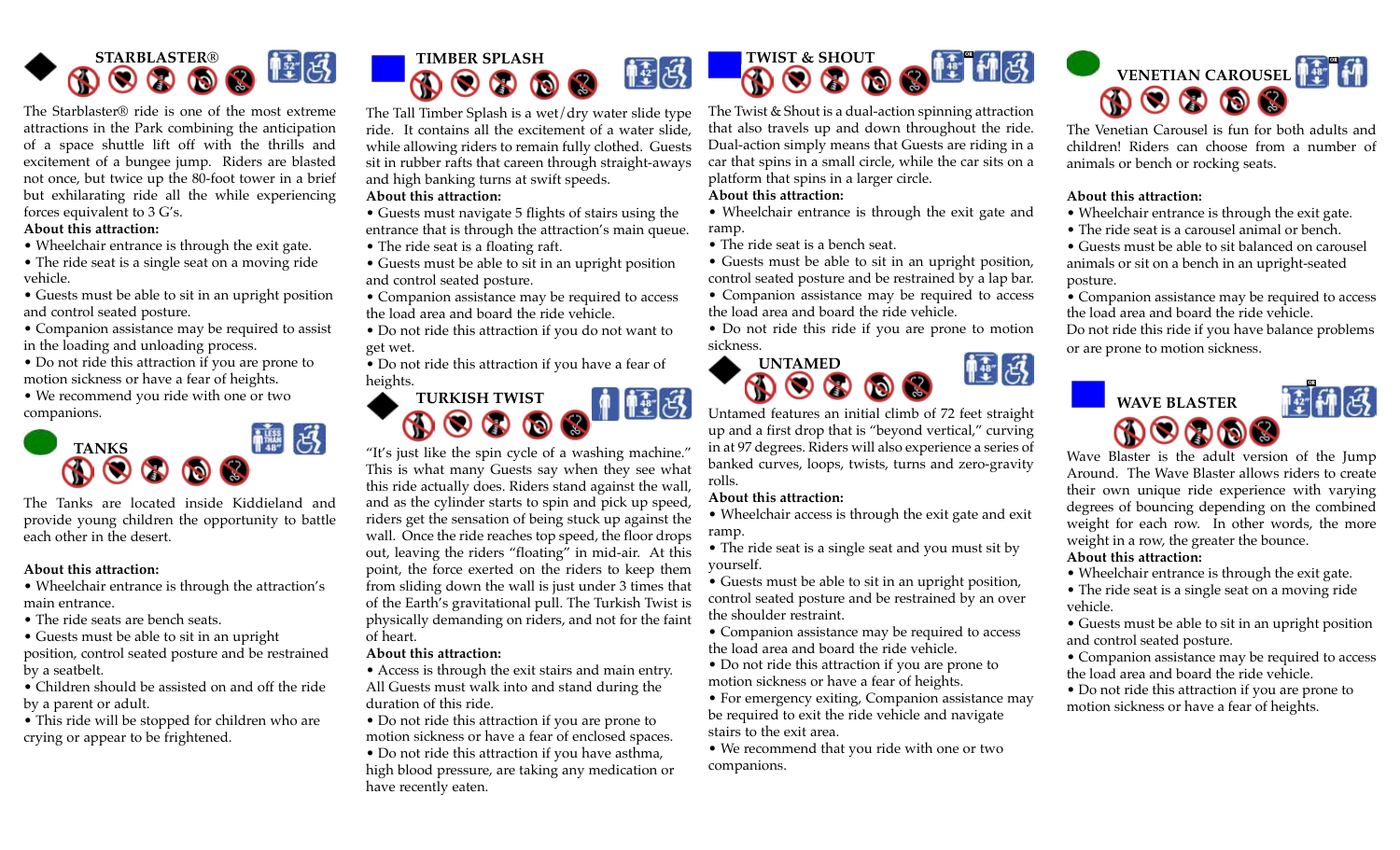

WIPEOUT! Wipeout is an intense ride with a lot of thrill. Looks can be deceiving on this multifaceted ride. Riders begin spinning in a circle, the carrier rises adding increased thrill, but it doesn't stop here. As the ride rotates in one direction, the carrier rotates the other way - skewing your perception. Just when you think you are finished, the ride reverses itself - try to catch your bearings. **About this attraction:**

- Wheelchair access is through the exit gate.
- The ride seat is a bench seat.

• Guests must be able to sit in an upright position and control seated posture.

• Companion assistance may be required to access the load area and board the ride vehicle.

• Do not ride this attraction if you are prone to motion sickness.

• We recommend that larger Guests sit towards the outside of the carrier.



Ever wonder what you'd get if you combine Zero Gravity and the Pirate? The Xtreme Frisbee would probably be close. The circular ride carrier thrills 40 passengers spinning in both directions while simultaneously the center shaft takes riders over 46 feet back and forth in a pendulum motion.

#### **About this attraction:**

• Wheelchair entrance is through the exit ramp, then must navigate stairs.

• The ride seat is a single seat on a moving ride vehicle.

• Guests must be able to sit in an upright position, control seated posture and be restrained by and overthe-shoulder restraints.

• Companion assistance may be required to access the load area and board the ride vehicle.

• For emergency exiting, companion assistance may be required to exit the ride vehicle and navigate steps to the unload platform.

• Do not ride this attraction if you are prone to motion sickness or have a fear of heights.



With quick drops and lots of air time, this is the most popular attraction in the Park. It packs plenty of thrills into a 60 second ride.

#### **About this attraction:**

- Wheelchair entrance is through the exit ramp.
- The ride seat is a single seat and you must ride by yourself.
- Guests must be able to sit in an upright position and control seated posture.
- Companion assistance may be required to access the load area and board the ride vehicle.
- Companion assistance may be required to travel up a long ramp to the load platform.

• For emergency exiting, companion assistance may be required to exit the ride vehicle and navigate stairs to the unload platform.

- Do not ride this attraction if you have a fear of heights.
- We recommend that you ride with one or two

companions.



The Zero Gravity does just what a Round-Up does; it goes around, then it goes up. Each Guest stands by themselves in their own "cage." After the ride accelerates to top speed, it then tips up to a sixtydegree angle. This creates an interesting perspective as the riders get to see the ground and sky pass by very quickly, again and again and again…

#### **About this attraction:**

• Access is through the exit gate and the Guest must navigate several stairs.

• All Guests must walk into and stand for the duration of this ride.

- Do not ride this attraction if you are prone to
- motion sickness or have a fear of heights.
- Do not ride this attraction if you have epilepsy.

#### Max/Min Weight Requirements

**Castaway Island River Slides:** 300 lbs maximum per single tube / 400 lbs maximum per double tube **Ice Jet:** 330 lbs maximum per carrier **Jump Around:** 360 lbs maximum per carrier **Log Flume:** 700 lbs maximum per boat **Over the Rainbow:** 550 lbs maximum per carrier **Psychodrome:** 510 lbs maximum per carrier **Timber Splash:** 90 lbs minimum per raft / 300 lbs maximum per raft **Wave Blaster:** 300 lbs maximun per carrier

#### Ride Height Requirements

**54" minimum, 77" maximum** Xtreme Frisbee **52" minimum** Starblaster® **48" minimum, 77" maximum** Zero Gravity **48" minimum** Canobie 500 (Drivers only) Castaway Island River Slides DaVinci's Dream Dodgem Ice Jet Pirate Turkish Twist Untamed Yankee Cannonball **48" minimum, unless with a supervising companion** Caterpillar Giant Sky Wheel Twist & Shout Venetian Carousel **42" minimum** Castaway Island Tidal River (Under 42" must wear a life jacket) Timber Splash Wipeout **42" minimum, unless with a supervising companion** Boston Harbor Patrol Dragon Coaster Over The Rainbow **42" minimum, under 48" accompanied by a supervising companion** Skater Wave Blaster **40" minimum** Castaway Island Rain Fortress (Tall, Dark Green Slides) **36" minimum, under 48" accompanied by a supervising companion** Psychodrome **36" minimum, under 42" accompanied by a supervising companion** Policy Pond Log Flume **36" minimum, under 40" accompanied by a supervising companion** Boston Tea Party® **36" minimum, 48" maximum** Mini Dinos **36" minimum** Jungle Bounce **36" minimum, unless with a supervising companion** Jump Around **48" maximum** Alpine Swing Autobahn Flower Power\* *Must be at least THREE YEARS OLD or older to ride* Junior Sportscars

(Fire Engines/Pony Carts/Helicopters/Kiddie Carousel/Sky Fighter/

Kiddie Canoes Kiddieland

Boats/Tanks/Jeeps) Mini Skooter Sea/Land Rescue

Alpine Swing Antique Cars Autobahn Blue Heron Boats Boston Harbor Patrol Boston Tea Party Canobie 500 Canobie Express Carousel Alpine Swing<br>
Antique Cas<br>
Antiobaln<br>
Antiobaln<br>
Antiobaln<br>
Bots<br>
Antiobaln<br>
Boston Harbor Patrol<br>
Boston Harbor Patrol<br>
Canobie Express<br>
Castawy Island Lil' Squirts Lagoon<br>
Castaway Island River Siles<br>
Castaway Island Riv Castaway Island Rain Fortress Castaway Island River Slides Castaway Island Tidal River Caterpillar Crazy Cups DaVinci's Dream Dodgem Dragon Coaster Fire Engines Flower Power Giant Sky Wheel Helicopters Ice Jet Jeeps Jump Around Jungle Bounce Junior Sportscars Kiddie Canoes Kiddie Carousel Log Flume Mine of Lost Souls Mini Dinos Mini Skooter Over the Rainbow Pirate Pony Carts Psychodrome Rowdy Roosters Sea/Land Rescue Skater Sky Fighter Sky Ride Star Blaster Tanks Timber Splash Turkish Twist Twist & Shout Untamed Venetian Carousel Wave Blaster Wipeout Xtreme Frisbee Yankee Cannonball Zero Gravity